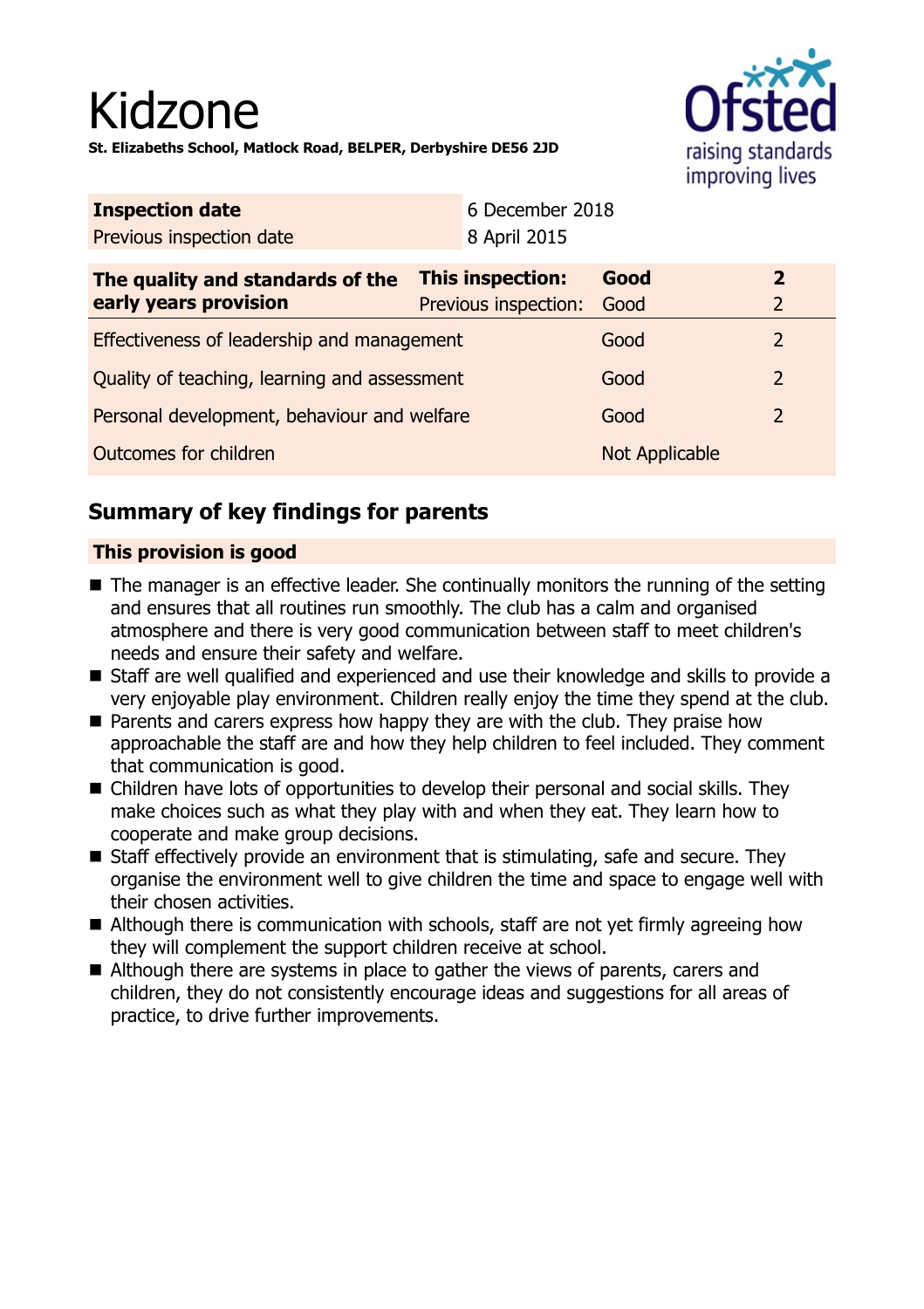## **What the setting needs to do to improve further**

#### **To further improve the quality of the early years provision the provider should:**

- $\blacksquare$  extend partnership working with other settings that children attend to firmly agree the support to be offered to children
- strengthen evaluation and actively seek ideas and suggestions from parents, carers and children, regarding all aspects of the club, that helps to drive further improvements.

#### **Inspection activities**

- $\blacksquare$  The inspector observed children playing in the indoor and outdoor areas.
- $\blacksquare$  The inspector spoke to staff and children at appropriate times during the inspection.
- The inspector held a meeting and carried out a joint observation with the manager. She looked at relevant documentation, such as evidence of the suitability of staff working in the club.
- $\blacksquare$  The inspector discussed the procedures for evaluation and the priorities for improvement.
- The inspector took account of the views of parents and carers by speaking to them during the inspection and reading their written feedback.

#### **Inspector**

Justine Ellaway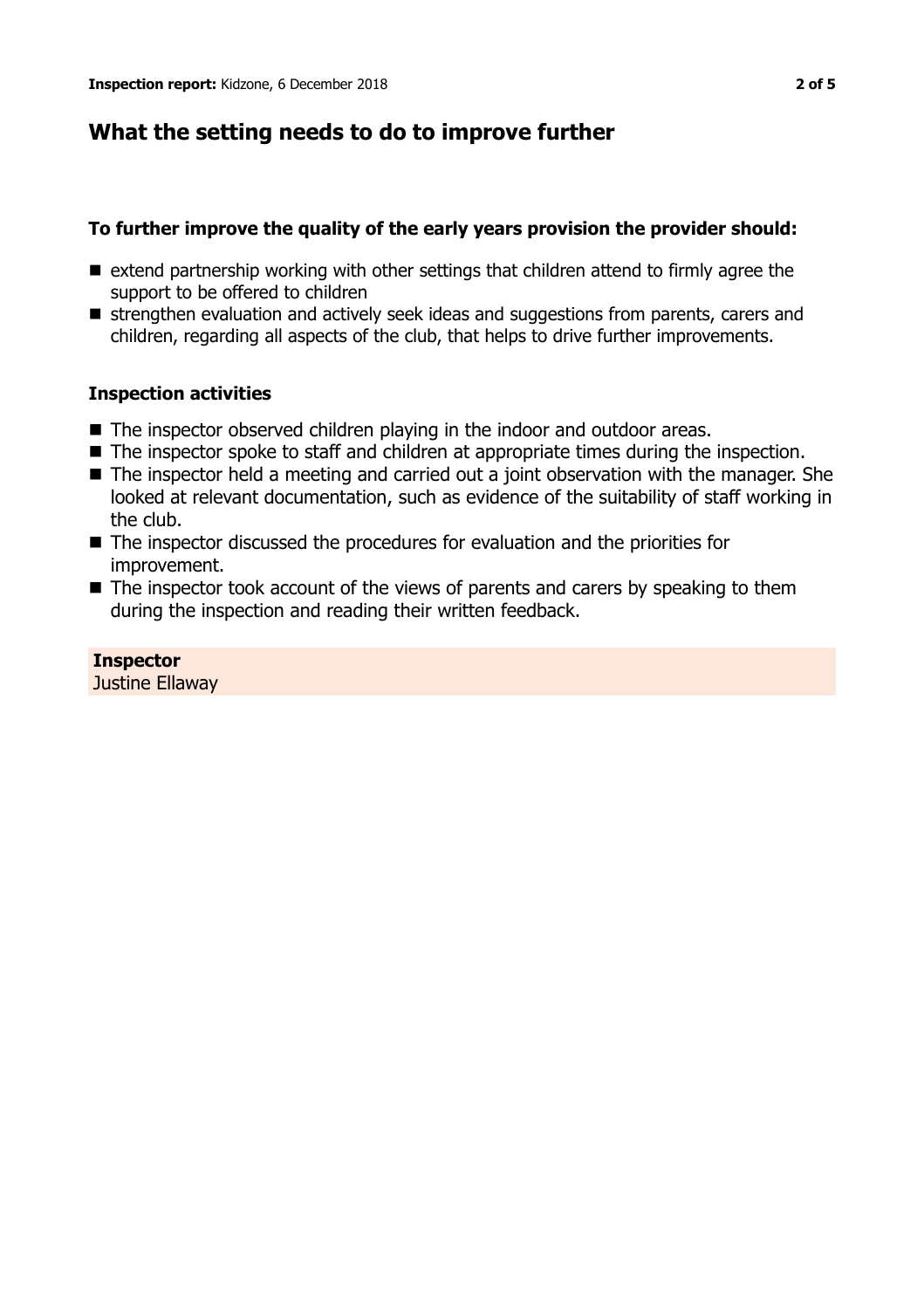## **Inspection findings**

#### **Effectiveness of leadership and management is good**

The manager demonstrates that she can evaluate staff practice and she makes sure that staff know and understand the club procedures. The arrangements for safeguarding are effective. The manager ensures that staff keep their knowledge of child protection issues up to date. Staff complete a variety of training and discuss child protection at the regular staff meetings. The manager trains a number of staff members to a higher level of safeguarding so that they can deputise for her if needed. Staff carefully supervise the outdoor area at all times to ensure that they can see all of the children and manage their movement between the indoors and outdoors. Staff demonstrate that they fully understand and effectively implement the policies and procedures. For example, they check that they know who is collecting individual children before releasing them. The manager reviews accidents to check that risk assessments continue to be effective.

#### **Quality of teaching, learning and assessment is good**

Children, parents and carers all enthuse about the varied range of activities on offer. Children continually engage in self-chosen activities and play. They sit and chat with each other as they join in with activities, such as craft or board games. Staff join in with the activities and provide support where needed, ensuring that children understand the rules of the games. Children enjoy making different models out of play dough. They have great fun playing a game where they have to remove items with tweezers without making the animal flip the parts. Staff give good consideration to providing children with opportunities that they may not always experience. For example, they use torches to go for a walk around the school grounds when it is completely dark.

#### **Personal development, behaviour and welfare are good**

Staff promote an extremely friendly and welcoming environment. All children behave exceptionally well. There are well-established rules that help children to understand the expectations and cooperate with each other. For example, children write their name on the board to identify when they want to play the computer games and as soon as their turn is up, they swap. Several children regularly take part in the club committee meetings where they discuss and make decisions about future activities and resources. Children of different ages regularly play together, develop very good friendships and show high levels of respect for each other. Children keep themselves safe as they follow the rules for outdoor play. They learn about other aspects of safety, for example, they regularly practice the fire drill. Children thoroughly enjoy playing in the outdoors. They organise games, such as hide and seek, and continue their play for long periods of time.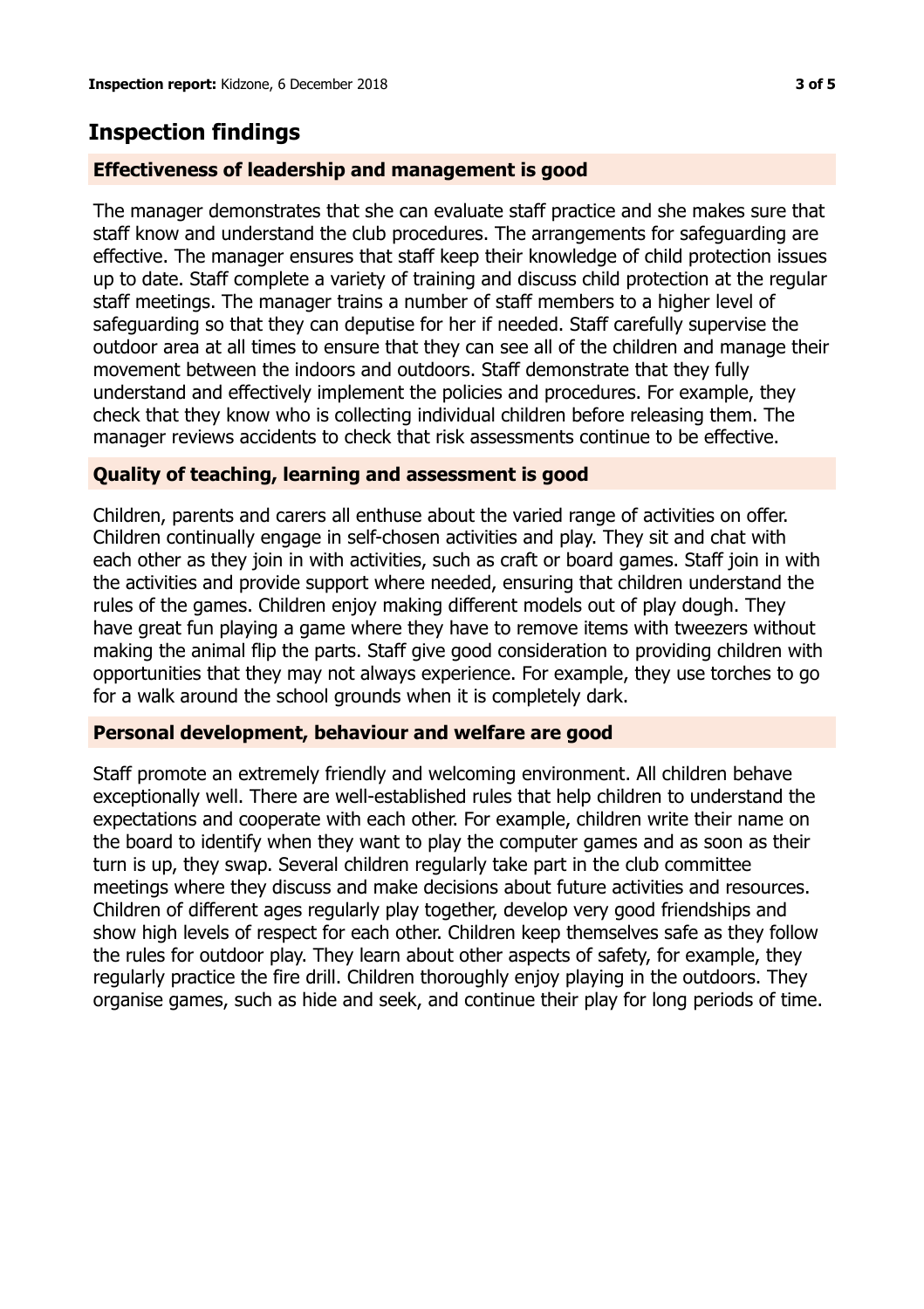## **Setting details**

| Unique reference number                             | EY344530                                                                             |
|-----------------------------------------------------|--------------------------------------------------------------------------------------|
| <b>Local authority</b>                              | Derbyshire                                                                           |
| <b>Inspection number</b>                            | 10070203                                                                             |
| <b>Type of provision</b>                            | Out-of-school day care                                                               |
| <b>Registers</b>                                    | Early Years Register, Compulsory Childcare<br>Register, Voluntary Childcare Register |
| Day care type                                       | Childcare on non-domestic premises                                                   |
| <b>Age range of children</b>                        | $4 - 11$                                                                             |
| <b>Total number of places</b>                       | 52                                                                                   |
| Number of children on roll                          | 200                                                                                  |
| Name of registered person                           | Mason, Marie Ann                                                                     |
| <b>Registered person unique</b><br>reference number | RP906765                                                                             |
| Date of previous inspection                         | 8 April 2015                                                                         |
| Telephone number                                    | 07738 353094                                                                         |

Kidzone registered in 2006. The out-of-school club employs 11 members of childcare staff. Several staff hold relevant qualifications, including the manager who is qualified at level 4. The out-of-school club opens from Monday to Friday all year round. Sessions are from 7.30am to 9am and 3.30pm to 6pm, during term time and from 7.30am to 6pm during school holidays

This inspection was carried out by Ofsted under sections 49 and 50 of the Childcare Act 2006 on the quality and standards of provision that is registered on the Early Years Register. The registered person must ensure that this provision complies with the statutory framework for children's learning, development and care, known as the early years foundation stage.

Any complaints about the inspection or the report should be made following the procedures set out in the guidance Complaints procedure: raising concerns and making complaints about Ofsted, which is available from Ofsted's website: www.ofsted.gov.uk. If you would like Ofsted to send you a copy of the guidance, please telephone 0300 123 4234, or email [enquiries@ofsted.gov.uk.](mailto:enquiries@ofsted.gov.uk)